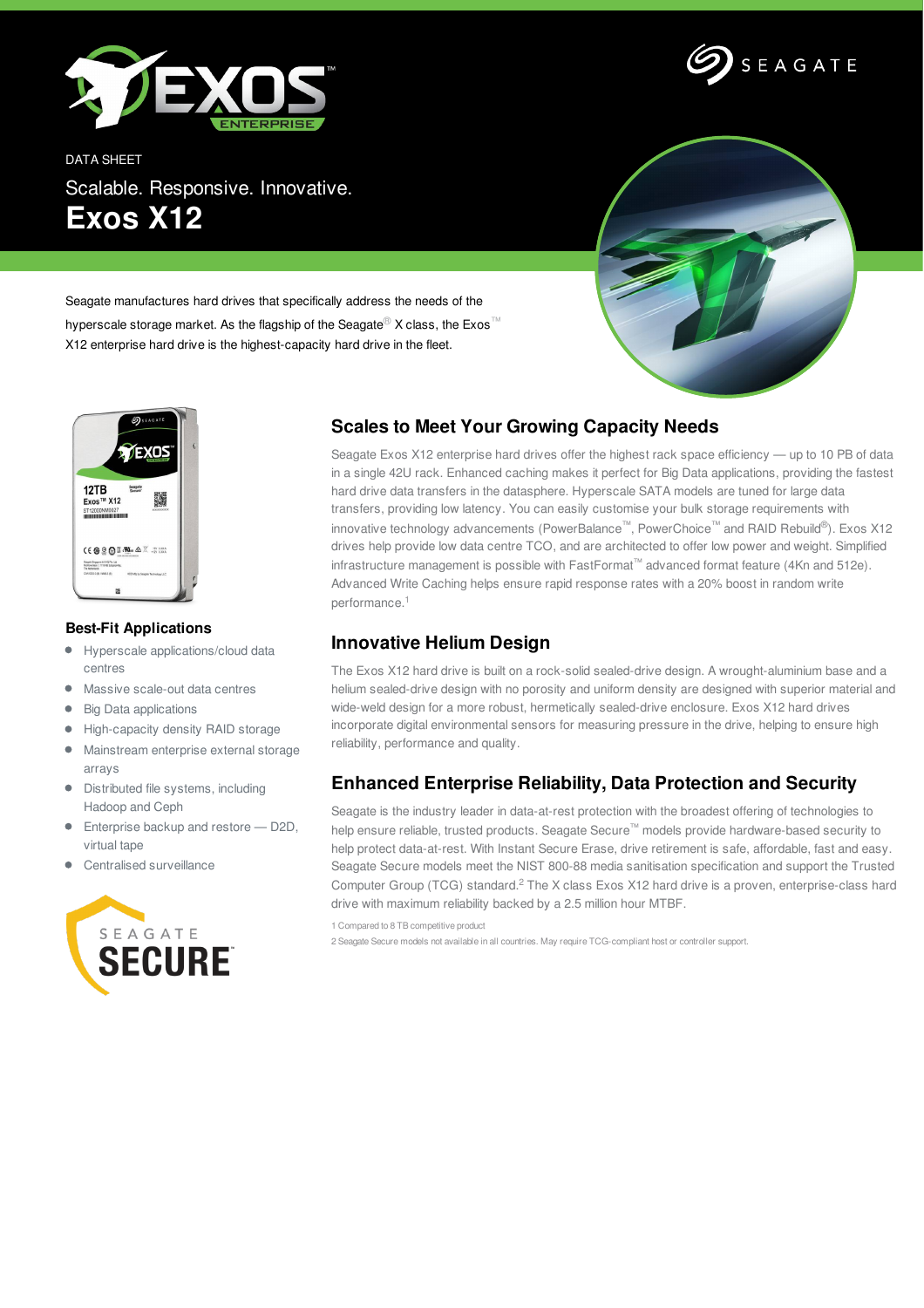



| Specifications                                                  | SATA 6 Gb/s                     | 12 Gb/s SAS                     |
|-----------------------------------------------------------------|---------------------------------|---------------------------------|
| Capacity                                                        | 12 TB                           | 12 TB                           |
| SATA Standard Model (512e)                                      | ST12000NM0007                   | $\overline{\phantom{m}}$        |
| SATA SED Model (512e)                                           | ST12000NM0017                   | $\overline{\phantom{0}}$        |
| SAS Standard Model FastFormat™ (512e/4Kn)                       | $\overline{\phantom{0}}$        | ST12000NM0027                   |
| SAS SED Model FastFormat (512e/4Kn) <sup>1,2</sup>              | $\overline{\phantom{0}}$        | ST12000NM0037                   |
| Features                                                        |                                 |                                 |
| Superior Helium Sealed-Drive Design With Wide Weld              | Yes                             | Yes                             |
| Digital Sensors for Helium Pressure                             | Yes                             | Yes                             |
| Protection Information (T10 DIF)                                |                                 | Yes                             |
| <b>SuperParity</b>                                              | Yes                             | Yes                             |
| PowerChoice <sup>™</sup> /PowerBalance™ Technology              | Yes                             | Yes                             |
| Seagate RAID Rebuild                                            | Yes                             | Yes                             |
| Low Halogen/Hot-Plug Support <sup>3</sup>                       | Yes                             | Yes                             |
| Cache, Multi-segmented (MB)                                     | 256                             | 256                             |
| Organic Solderability Preservative                              | Yes                             | Yes                             |
| Secure Download and Diagnostics (SD&D) RSA 2048 signed firmware | Yes                             | Yes                             |
| Reliability/Data Integrity                                      |                                 |                                 |
| Mean Time Between Failures (MTBF, hours)                        | 2,500,000                       | 2,500,000                       |
| Reliability Rating @ Full 24×7 Operation (AFR)                  | 0.35%                           | 0.35%                           |
| Non-recoverable Read Errors per Bits Read                       | 1 sector per 10E15              | 1 sector per 10E15              |
| Power-On Hours per Year (24×7)                                  | 8,760                           | 8,760                           |
| 512e Sector Size (Bytes per Sector)                             | 512                             | 512, 520, 528                   |
| 4Kn Sector Size (Bytes per Sector)                              | $\overline{\phantom{0}}$        | 4,096, 4,160, 4,224             |
| Limited Warranty (years)                                        | 5                               | 5                               |
| Performance                                                     |                                 |                                 |
| Spindle Speed (RPM)                                             | 7,200                           | 7,200                           |
| Interface Access Speed (Gb/s)                                   | 6.0, 3.0                        | 12.0, 6.0, 3.0                  |
| Max. Sustained Transfer Rate OD (MB/s, MiB/s)                   | Up to 261, 249                  | Up to 261, 249                  |
| Random Read/Write 4K QD16 WCD (IOPS)                            | 170/400                         | 170/400                         |
| <b>Interface Ports</b>                                          | Single                          | Dual                            |
| Rotation Vibration @ 20-1500 Hz (rad/sec <sup>2</sup> )         | 12.5                            | 12.5                            |
| Power Consumption                                               |                                 |                                 |
| Idle A (W) Average                                              | 5W                              | 5.4 W                           |
| Average Latency (ms)                                            | 4.16                            | 4.16                            |
| Operating Power <sup>4</sup>                                    | 7.8                             | 9.3                             |
| Power Supply Requirements                                       | $+12$ V and $+5$ V              | $+12$ V and $+5$ V              |
| Environmental                                                   |                                 |                                 |
| Temperature, Operating (°C)                                     | $5^{\circ}$ C – 60 $^{\circ}$ C | $5^{\circ}$ C – 60 $^{\circ}$ C |
| Vibration, Non-operating: 10 Hz to 500 Hz (Grms)                | 2.27                            | 2.27                            |
| Shock, Operating 2 ms (Read/Write) (Gs)                         | 70                              | 70                              |
| Shock, Non-operating 2 ms (GS)                                  | 250                             | 250                             |
| Physical                                                        |                                 |                                 |
| Height (mm/in, max) <sup>5</sup>                                | 26.11 mm/1.028 in               | 26.11 mm/1.028 in               |
| Width (mm/in, max) $5$                                          | 101.85 mm/4.01 in               | 101.85 mm/4.01 in               |
| Depth (mm/in, max) $5$                                          | 147 mm/5.787 in                 | 147 mm/5.787 in                 |
| Weight (lb/g)                                                   | 705 g/1.554 lb                  | 705 g/1.554 lb                  |
| Carton Unit Quantity                                            | 20                              | 20                              |
| Cartons per Pallet / Cartons per Layer                          | 40/8                            | 40/8                            |

1 FastFormat models ship in 512e format state. When switching from 512e to 4Kn by executing the FastFormat routine, all data on the drive will be deleted. Note that data must be aligned to 4K sectors to see improved performance in 4Kn fomat.

2 Self-Encrypting Drives (SED) and FIPS 140-2 Validated drives are not available in all models or countries; may require TCG-compliant host or controller support.

3 Supports Hotplug operation per Serial ATA Revision 2.6 specification.

4 SATA Random 8K1Q 50% Write/50% Read WCD @ 40 IO/s, SAS Random 4K4Q 50% Write/50% Read WCD @ 165 IO/s

5 These base deck dimensions conform to the Small Form Factor Standard (SFF-8301) found at www.sffcommittee.org. For connector-related dimensions, see SFF-8323.